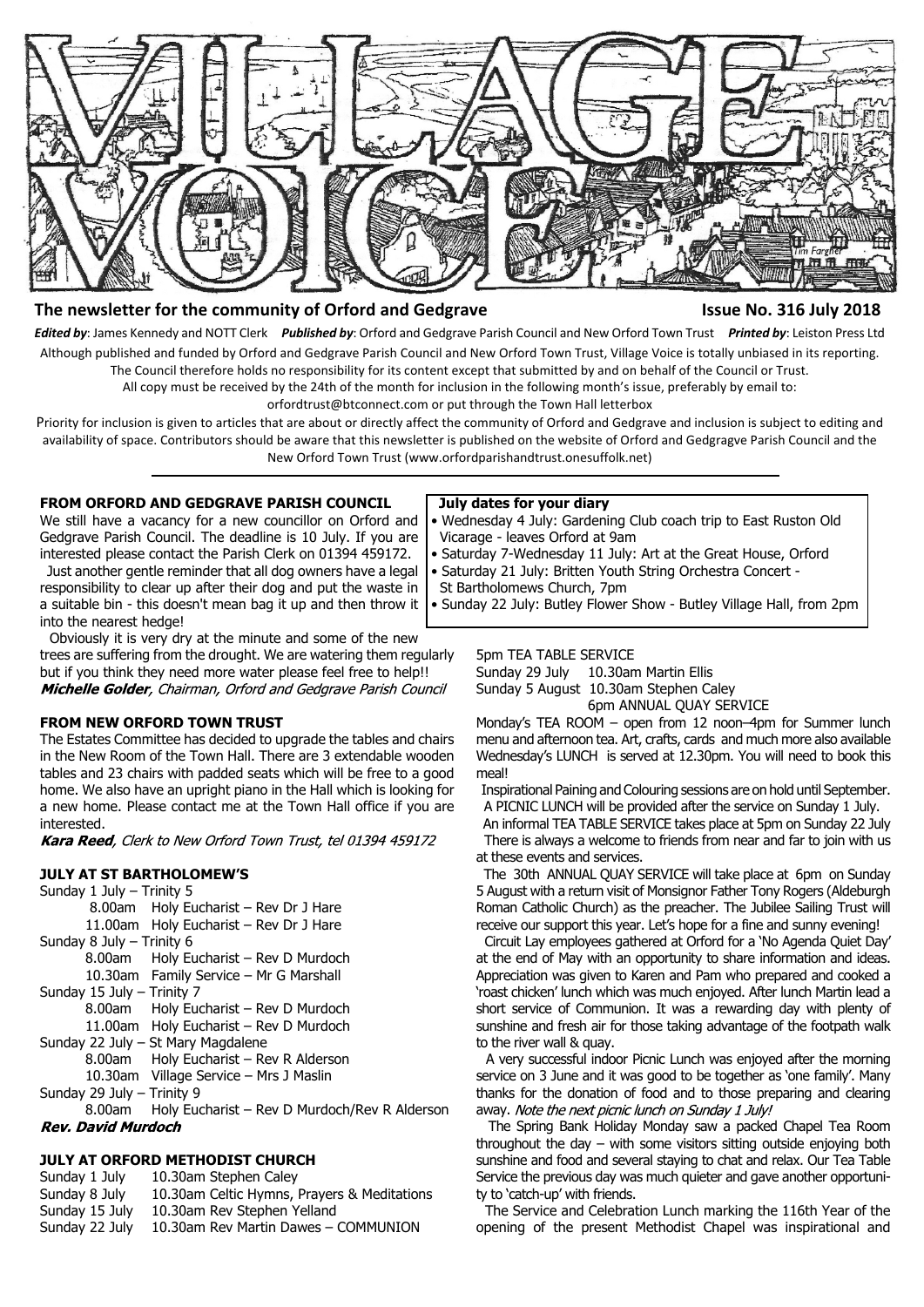hugely successful. Rev Stephen Yelland, former Minister at Orford, and who can often be found 'front of house' in the Tea Room on a Monday, lead the service with Stephen Caley assisting. Lunch was enjoyed by the whole congregation – friends from near and far and who were happy to stay a while to 'catch-up' and reminisce.

#### **Stephen Caley**

#### **ORFORD SPORTS AND RECREATION CLUB**

 At the time of writing this article, England are still in the World Cup, therefore any knock out games will continue to be shown at the club (keep an eye on the blackboards for updates) and thanks for your support already during the tournament.

 Events for July are normal club nights on Sunday, Monday and Fridays from 8:30pm.

- Thursday 12 July, Bike Night from 6:00pm, burger and chips and bar available (bike not essential)
- Saturday 14 July, live music from 'Heavy Kettle' 8:00pm onwards
- Friday 27 July, Bingo night from 8:00pm
- Saturday 28 July live music from 'Dave and John' free admission, BBQ available.

#### **Mark Smy, OSRC Secretary, tel 450358**

# **ORFORD & GEDGRAVE FLOWER SHOW: The 3 'R's at The Flower Show**

Reduce, Re-use, Recycle. This hierarchical directive came from the European Community back in the 1970s, one of the better directives from Brussels! It more important now than ever and is the basis for the '100 % plastic clever' campaign we are running at this year's show. That is CLEVER not CLEAR, as plastic is obviously here to stay. As stated by The Waste and Resources Action Programme, (WRAP) - 'We need to move away from a linear plastics economy, where we take, make and dispose of plastic, and towards a circular system where we keep plastic in the economy and out of the natural environment' - http://www.wrap.org.uk. So, avoiding the use of 'Single Use Plastic', creating awareness of the alternatives and 'recycling etiquette' are our aims at the Show. Hence going back to the 3 'R's.

 To do this we need help! We need volunteers to get involved and help with this initiative beforehand and on Show day – Saturday 25 August. If you feel suitably motivated by this cause please call me on 01394 459732. And anyone else who can help with the Marquee and Field on the day, your help is much needed too.

#### **Alex Smith**

#### **'THANK YOU' FROM DANNY AND LIZ DAVIS**

Danny and Liz Davis would just like the opportunity to say 'a huge Thank You' for all the support from friends, family and wellwishers during what has been a very difficult time. Danny has been diagnosed with stomach cancer and has been overwhelmed and touched by the support and kindness of people who have reached out and shown genuine caring and compassion. These acts of kindness and support have been a massive boost of help, at what has proven to be very difficult times. Your support is hugely appreciated and we cannot thank you all enough.

# Danny, Liz and family X

#### **OPEN GARDENS IN ORFORD**

We had a lovely sunny day for the Open Gardens in Orford on Sunday 27 May. There were 11 gardens open and the whole charm of the event is the individuality of them all. Thank you so much to everyone who worked so hard to make them beautiful.

 Also a huge thank you must go to Lizzie Carr who organised a fantastic team of helpers, who worked solidly from 10.30am to 4.30pm serving coffees, teas and all the delicious cakes that so many kind people provided. Small tables were arranged at the back of the church, complete with flower arrangements to make a very attractive seating area.

 There are many other people who were involved and the success of this day is due to all of them. We were delighted too that we raised approximately £1,530 for St Bartholomew's Church. The day concluded with a Choral Evensong which was a fitting end to a most enjoyable day.

# Diana Grayburn

#### **T4THOMAS 2018**

Another very successful T4Thomas day was held at Chantry Cottage on Sunday 10 June. The sun shone after a faltering, cloudy start and the wind even managed to blow from a different direction to normal which ensured that all tents stayed in place! The cake table groaned under an extensive array of delicious bakes, offering hard decision-making choices at times!

 A huge thank you to all who helped, donated and came to support us on the day raising over £2300. This will enable us to add more children to the ever-growing list of hopeful achievers we support. It also allows us to start small, but very important projects, such as building a much needed library and computer room at one of the schools.

 Without your continuing support, donations and generosity these young children in Mozambique would not be able to realise their dreams of an education.

 Full details of our latest projects and successes can be found on our website www.tmef.org.uk

**Wendy & Guy Marshall** 

# **ORFORD TENNIS COURTS**

The main tennis court is now being resurfaced with the work having commenced on Monday 18 June. There have been many very generous donations from Season Ticket holders and support from our County Councillor Andrew Reid, Pump Street Bakery, Cobra Mist and New Orford Town Trust.

 It will take a week to complete the preparation and tarmac and the painting will be done three weeks later. The multi-court has also been cleaned and treated for moss, so they should both look wonderful.

 The Tennis Tournaments will be held this year starting with the Ladies Tournament on Tuesday 14 August at 9am, and the Mixed Doubles will be held on Wednesday 15 August from 4pm. I hope that lots of enthusiastic players will take part. More details next month.

01394 Diana Paterson  $t$ el: 450771 or dianampaterson@btinternet.com

#### **ART AT THE GREAT HOUSE, ORFORD**

Following the success of the first exhibition at the Great House in April, when 24 paintings and etchings by Andrew King and Michael Flint were sold and £700 made for the Alde and Ore Estuary Trust, a second exhibition is planned for July, featuring works by the Sudbourne Park Print Makers, paintings and sculptures from Butley Mills Studio, and a sale of unique ceramics by Geraldine Gerard. The preview evening will be on Friday 6 July and the exhibition will be open to the public from Saturday 7 until Wednesday 11 July. The gardens will be open every day serving tea, coffee and cakes with proceeds going to the Alde and Ore Estuary Trust.

#### **Fiona Gerard**

#### **SAVE OUR SUFFOLK ESTUARY FUNRAISING EVENT: An exhibition of paintings by Susanna MacInnes**

All are welcome to drinks on Saturday 11 August, from 6-9pm at the Aldeburgh Gallery, 143 High Street. Preview paintings on the website www.pindroppainting.com or Instagram Pindroppainter. 10% of painting sales and 50% of card sales on the day will go to the Alde and Ore Estuary Trust. The exhibition runs from 9-15 August 2018.

 The Alde and Ore win hands down as Susanna's favourite location to paint. It's where she spent happy times as a child painting alongside her grandfather, Robin Forestier-Walker.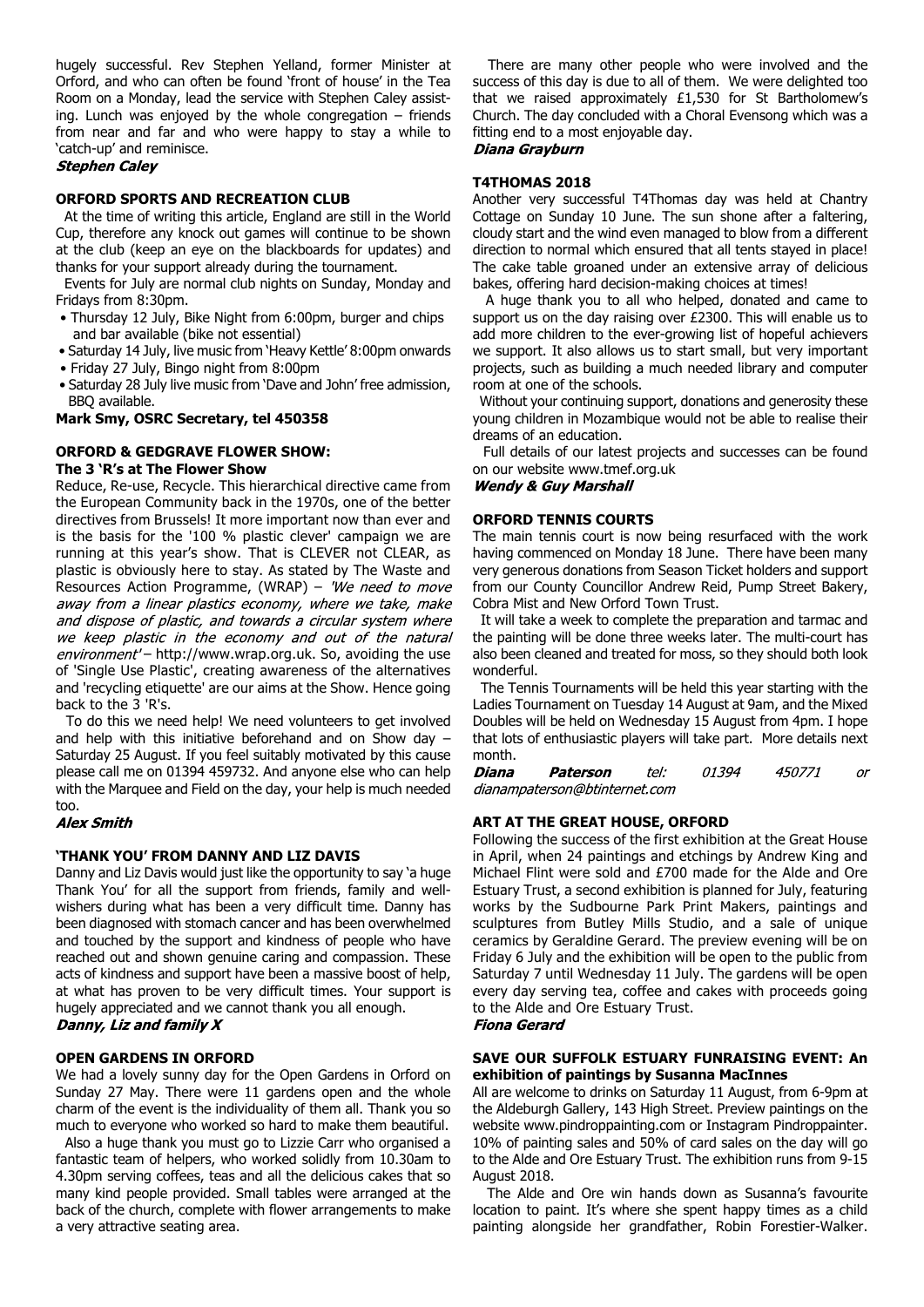Coining the name 'Pindroppainter' Susanna drops a pin on a map and paints on location using oils. Reflected light and atmosphere are her inspiration.<br>Clare Greenwell

### **GARDENING CLUB**

# **Coach Trip to East Ruston Old Vicarage**

Wednesday 4 July 2018

Leaving Orford Town Hall at 9am with pick ups at Sudbourne Village Hall (9.05am) and Snape Maltings (9.10am). Bring a picnic to eat before entry or buy lunch after 12 noon inside the gardens. Coffee stop en route. Cost: £25. Booking: Contact Polly 01394 450959 or creativefutures98@btinternet.com

# Garden Party at Simon and Louise Schofield's Garden in Sudbourne on 7 June

There was a huge turnout of members and guests including some new members. Actually, 47 of us! We spent a wonderful sunny afternoon enjoying the Schofields' hospitality with cakes and savouries provided by members. The plant stall raised a record amount and these were provided for sale by the Committee and members – thank you all. The Eric Mason Shield Second Competition which was for a 'Posy of Fragrant Herbs' was won by Alex Smith, with Pat Tricker coming second and Pauline Caswell third. Their points will be aggregated with those from the first competition. The third and final one will be at the November meeting the subject being 'A Photo of Autumn Colours'. Louise undertook the scoring for the competition and really put her heart into it.

# The Flower Show, Saturday 25 August

The Gardening Club will be having a stall at this event for the second year. Last year's was a huge success and enabled us to meet many new people with an interest in plants, gardens and allotments.

We will also be having a plant stall and selling bunches of flowers, vegetables and fruit and any garden associated items, so please contribute what you can on the day or before via Polly. If you are entering the Flower Show Competitions then we would appreciate any donations of items which weren't up to the standard on the day! We love everything…

There will also be an opportunity for HALF PRICE MEMBERSHIP (£7.50) for the rest of 2018!

#### Tasters for the Autumn:

- Friday 7 September Foraging for lunch at the Froize with Vivia Bamford and David Grimwood
- Launch of our new 'Pop-up Open Garden' at a date tba in
- September! Members sharing their gardens with other members…
- Thursday 4 October Drought Resistant Planting with Ben Potterton of Blacksmiths Nursery
- Trip to Orchard Barn for members only.
- Thursday 1 November Colour Theory for Gardeners with Neil Ludmon and the Eric Mason Shield Competition
- Thursday 6 December AGM and Social Evening Supper always great fun!

Thank you all for reading our articles and we hope to welcome you in the future.

#### **Polly Sharkey**

# **THE SAILING CLUB**

The Sailing Club is offering Taster Sailing sessions again. These are open to anyone. No experience is required. Children must be 8+ and all should be able to swim and be confident in water. These sailing sessions are aimed at local families to create an opportunity to experience sailing on the river without any future commitment. There is a £5 charge per session. These started on Wednesday 6 June for five consecutive weeks, (5-6.30pm). Also Sunday 24 June and Sunday 2nd and 9th July (1030-1200). Should you be interested please contact Sheena Barrow 07867978770 sheenambarrow@btinternet.com

# **RNLI COLLECTIONS IN ORFORD ON SATURDAY 4 AUGUST 2018**

I am planning to run the collections in Orford again this year on Saturday 4 August. Last year we collected outside the Town Hall, Pump Street Bakery, Orford Stores and on the Quay. If anyone would be willing to do an hour's stint for me I would be very grateful if you could either email me on:

dianampaterson@btinternet.com or telephone on 01394 450771. Diana Grayburn

### **SUDBOURNE HALL CRICKET CLUB**

Since our last report we have had a mixed month in our league fixtures, with two wins and two losses, and we currently occupy fourth position in a very tight league. A win on 30 June at home against Gt Bromley will see us back up to second so fingers crossed for that game! We remain unbeaten at home however, so let's hope that run continues. We have an interesting July ahead with our annual President's XI fixture against Sir Edward Greenwell's team, who is our very generous and supportive landlord down at the Hall. This is always a very well supported fixture and a nice departure from our usual very competitive matches. This is on Saturday 14 July with a 2pm start, and then the next home match is a league fixture v Easton IIs on Saturday28 July.

 The other July games are all away so now that we are halfway through the season, we're getting into the matches that will really count at the end of the season. We are getting more support down at the ground on home games which as a player is always lovely to see, so on a nice day, take a walk down from Orford and come and experience cricket on one of the most beautiful grounds in Suffolk – and therefore the world!

**Scott Hunt** - Club Captain

# **FREE CONCERT AT ST BARTHOLOMEW'S**

The Britten Youth String Orchestra from The Netherlands will perform a free evening concert of music for strings at St Bartholomew's Church. The orchestra was founded in 2007 by their conductor, violinist and acclaimed conductor Loes Visser. Its aim is to provide a platform for talented young string players to develop their musical skills in an inspiring, high-level and musically demanding environment. Many progress on to further study at conservatoire level. For this concert they will perform a programme of beautiful music for strings by Warlock, Rachmaninov, Berlin, Grieg, Bloch and Shostakovich. Entrance is free, with a retiring collection towards the church. Jacki Maslin, 450799

**THE PENINSULAR PRACTICE APRIL NEWSLETTER**

#### **New Registrations**

We are delighted to announce that we are accepting patients of all ages from your address to our surgery. The Peninsula Practice is proud to offer you the full range of general practice services including full contraceptive services and minor surgical procedures and dispensing of medication on site. The surgery proud to be rated as OUTSTANDING for CQC.

 Appointments can be booked with male or female GPs. We look forward to looking after your health needs.

Surgery Closures: GP Training Closure - Wednesday 18 July 2018,13.00-18.30

# **SUFFOLK DAY**

First and foremost, THANK YOU to every one of you who came along to the Orford Suffolk Day Celebrations. I hope that you all had fun and enjoyed the entertainment and stalls. Thanks to the generous support of Greenwell Farms, The Crown & Castle, MBD Interiors, Pinney's of Orford and Pump Street Bakery, we were able to provide the fantastic live music and the brilliant balloon artist to keep everyone entertained. I don't know about you but I ran out of puff watching all those balloons being blown up, ready for twisting. My very grateful thanks go to all of you who